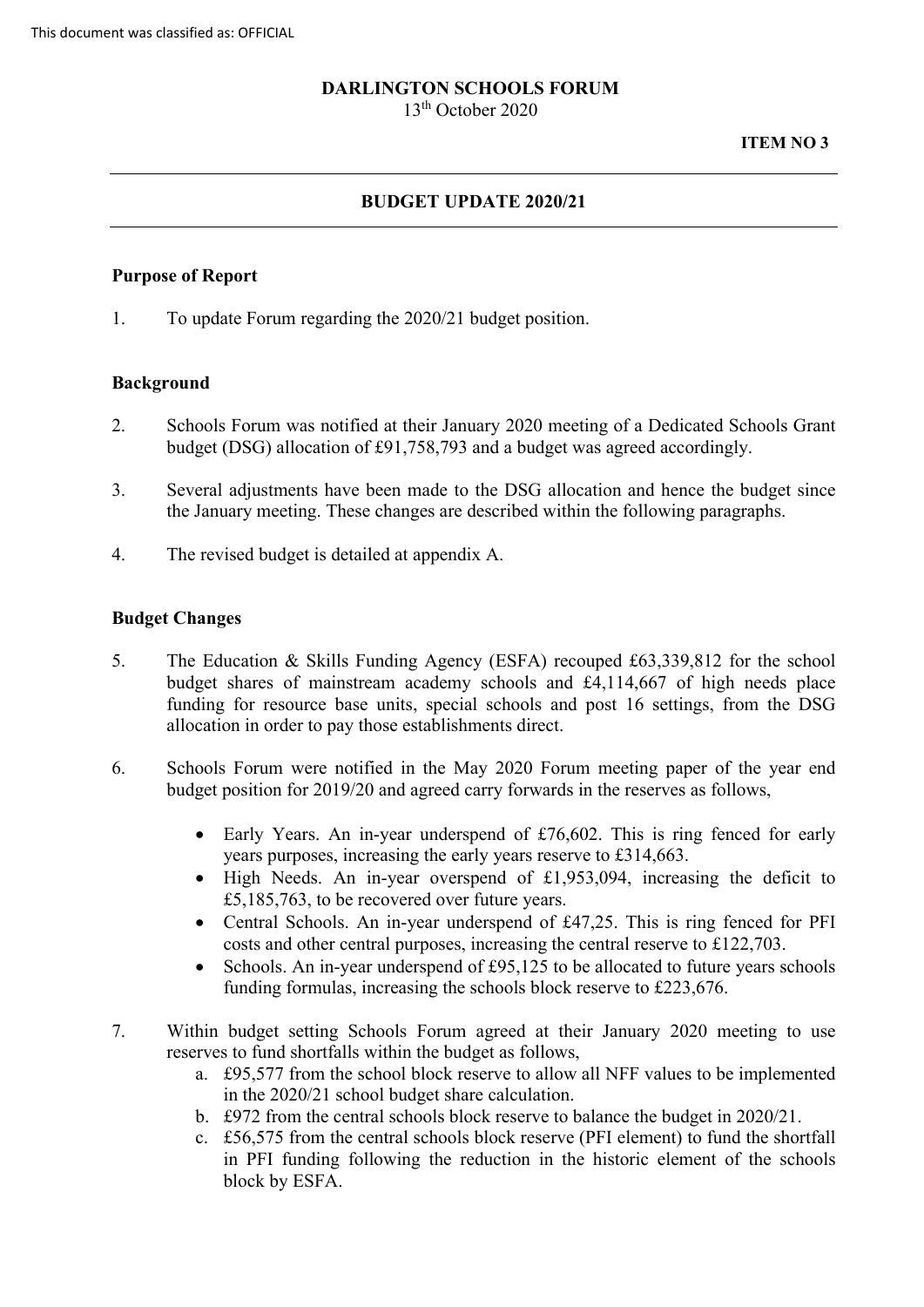- d. £50,000 from the early years reserve to cover pressures in the early years inclusion budget for 2020/21
- negative reserve. 8. In 2019/20 the two year old element of the early years budget overspent by £28,485, which was rolled forward as a negative within the early years reserve. Funding has therefore been transferred from the 2020/21 allocation for 2 year olds to cover this
- negative reserve.<br>As School Forum have been notified previously, the early years DSG allocation is 2019/20, by a reduction of £95,048. The brought forward reserve has therefore been 9. adjusted each year in the June following the year end. Forum were notified that any adjustment for 2019/20 would be allocated against the early years brought forward figure in 2020/21. In June 2020, ESFA updated the Darlington early years DSG allocation for adjusted.
- In line with the adjustment to the 2019/20 early years allocation, the 2020/21 allocation 10. was also updated in June 2020. The early years DSG allocation for 2020/21 has decreased by £165,572, the in year early years budgets have therefore been updated accordingly.
- authority areas. This is known as the "import/export" adjustment. When ESFA have budget rather than reducing one of the high needs budget lines. This adjustment means the unallocated budget is now in deficit. 11. As Forum members will recall the initial high needs block allocations include an estimate for the place funding, which is updated in year based on the number of places occupied in Darlington by pupils from outside of Darlington and Darlington pupils in other local updated the high needs allocations (including import/export) the high needs block has decreased by £334,332. This reduction has been assigned to the "unallocated high needs"
- and on closer examination there is an error in the data used to make this adjustment. This has been taken up with ESFA and evidence provided, as it is the Local Authority's view that this deduction is £228,000 too much. A response is awaited from ESFA and it 12. This decrease in the high needs block for imports and exports is more than was expected expected that this funding will be returned in the next high needs block update in November.
- within resource bases if the place is occupied. When ESFA have recouped for 2020/21 needs" budget line, increasing the deficit within this budget line. 13. As Forum members will be aware, ESFA recoup place funding for high needs based upon the number of commissioned places at  $£10,000$  per place or  $£6,000$  for places the DSG has reduced by more than budgeted for the resource bases, and for Post 16. The additional recoupment being due to high numbers of pupils. To balance the budget lines for those service areas, a £40,667 adjustment has been made to the "unallocated high
- central schools block (historic element) for PFI costs had been delegated to schools in the 2020/21 school funding formula, in line with ESFA guidance. Funding has therefore transferred from the central schools block is £124,943 less as the DSG works on a 14. Forum were notified in budget setting, that the  $£432,269$  of funding from within the transferred from the central schools block to the schools block. However the amount financial year rather than academic year so ESFA have only recouped from September 2020 for academy schools. This has no impact upon the budget as the academy schools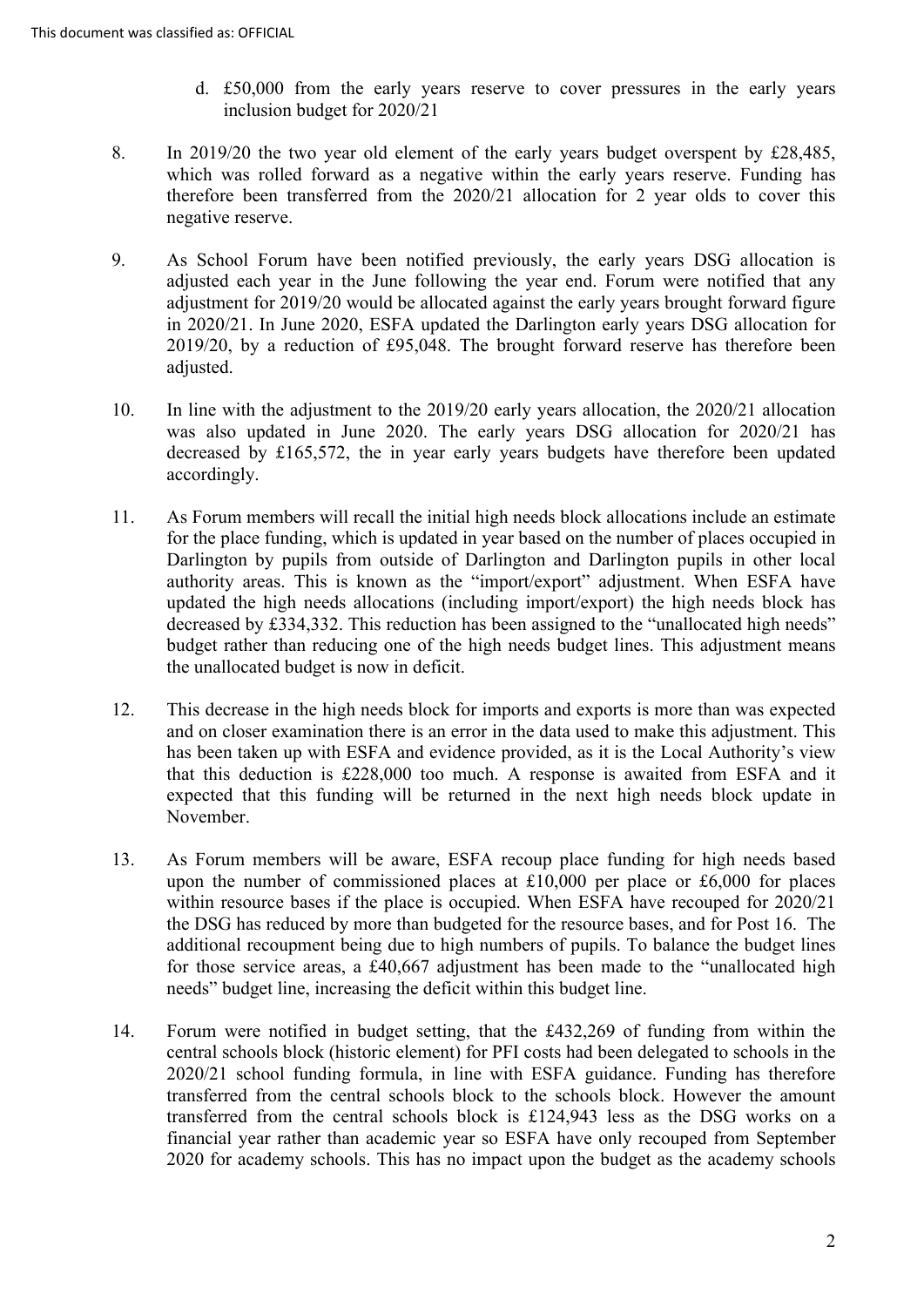concerned will only commence payment of this PFI charge from their budget share from September.

- 15. On recouping budget shares ESFA have not recouped £59,895 of growth from schools that attract funding through the growth fund. This funding has therefore been moved to the growth fund budget line to contribute towards growth fund payments in year.
- 16. The above adjustments have been made to the budget (see appendix A) and the revised budget now totals £19,184,641, including reserves and carry forward deficits.

# **Budget Position**

### Schools Block

 financial year. This is mainly made up from growth funding that has not been recouped. 17. The in-year schools block is estimated to be underspent by £57,564 at the end of the

# Central Schools Block

- 18. The in-year central schools block is estimated to be underspent by £3,350 at the end of the financial year. This projected underspend arises from the admissions appeals budget, based upon calls on the budget to date.
- end as the budgets are not demand led. However it is expected that the PFI budget will have a variance at the year end. At this stage of the year, a fully accurate projection of the 19. Most of the other budgets within the central block are likely to be on budget at the year position of the PFI budget is not possible, therefore this budget is shown as being on target.

### High Needs Block

- 20. The High Needs block is currently projected to be overspent by approximately £294,000 in-year in 2020/21, this is before adding to any brought forward deficit. This overspend is described within the following paragraphs.
- the projections have been made using pupil data from the summer term, along with initial additional placements are made during the autumn and spring terms. In addition, the 21. Forum members should treat this projection with some caution at this time of the year as data from the autumn term. Those projections shaded are expected to change as impact of COVID 19 upon high needs demand during the autumn and spring terms is unknown at the time of writing. Therefore, there is likely to be significant changes within the projections.
- 22. The main variances within high needs are as follows,
	- a. Pupil Referral Unit. This budget is projected to be overspent at the end of the financial year by £232,543. This overspend results from the summer term actual pupil numbers and expected place requirements in the autumn and spring terms. These terms projections are based on previous years where the numbers of placements have been in excess of the commissioned 40 places.
	- b. In budget setting funding was set aside for the two new resource bases at Redhall Primary and Rise Carr College. This funding was to cover place and top up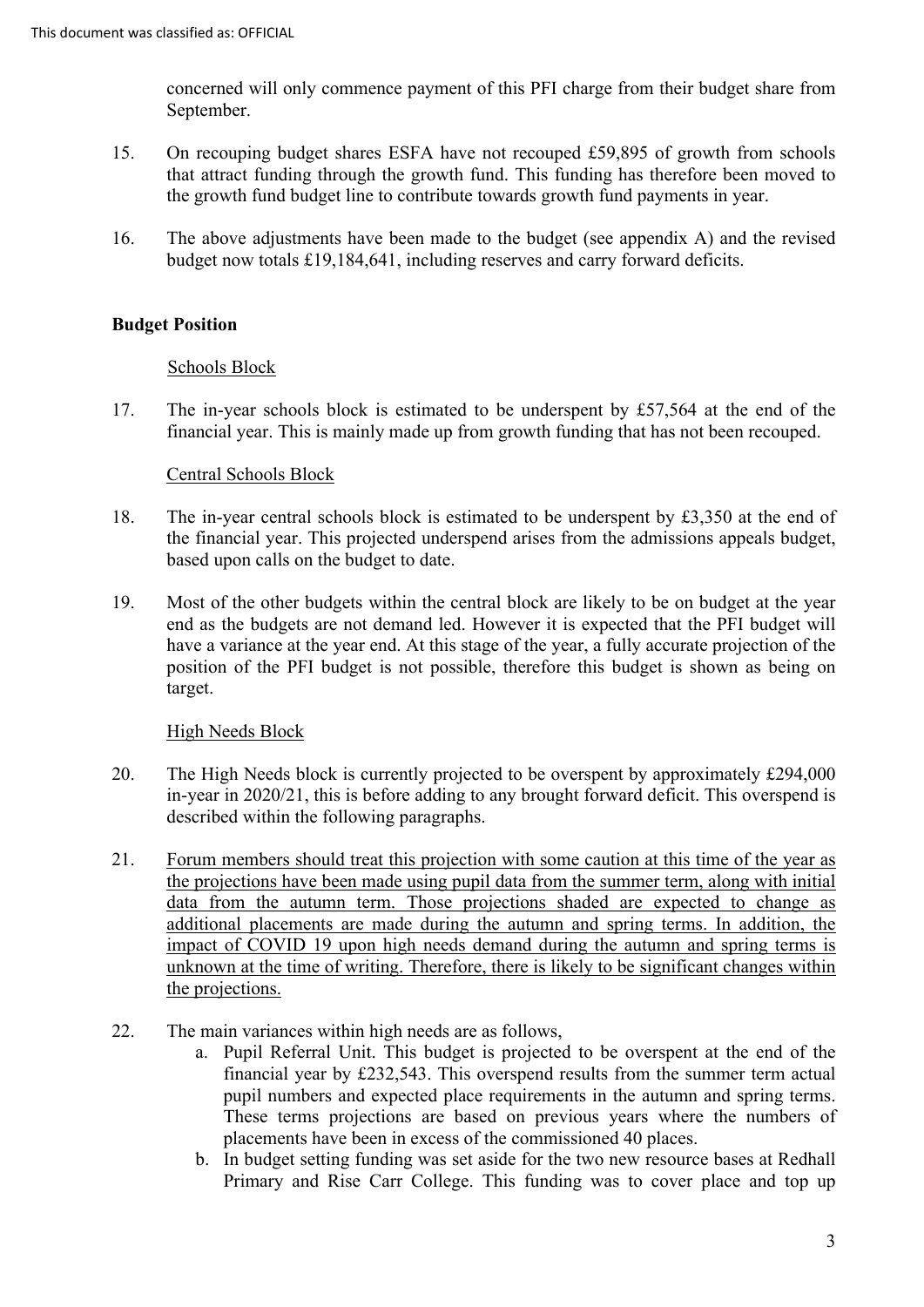opened later, these budgets are showing as unspent. There may however be some funding during the 2020/21 academic year. As these bases are now planned to be expenditure this year for set up costs associated with the two units.

- £199,528 based upon current pupils. This increased expenditure reflects banding changes in the last academic year. c. Pre 16 placements at Beaumont Hill Academy is projected to be overspent by
- d. Placements at Independent and Out of Area schools are projected to be overspent by £131,325, based upon current pupils. This overspend is likely to increase during the year as new placements will be made.
- assessments are made in the autumn and spring terms. e. Mainstream school top ups are estimated to be underspent by £167,535 based on current pupils, however this underspend is likely to reduce considerably as
- f. Other SEN/Alternative provision. This budget is projected to be overspent by £148,000 which is in line with 2019/20 expenditure. Several specialist packages were required during the summer term to support pupils during the COVID pandemic adding to the costs under this budget line.
- g. Unallocated high needs, is projected to be overspent by £84,778 based upon import/export adjustment is returned by ESFA. If this does not materialise then ESFA changes to the high needs block in-year. This assumes that the £228,000 there will be a significant increase in pressure.

# Early Years

 expenditure projections for early years are calculated using only one terms school census 23. The early years block is projected to be underspent by £67,899 at the year end. The data (the summer term 2020) and are therefore subject to change once the autumn and spring term pupil numbers are known. This projection is based on expenditure in those two terms in 2019/20 however this budget will also be impacted by the ongoing COVID situation and therefore is subject to considerable change.

### Reserves

 reserve figure now stands at £4,794,408 of deficit. 24. Reserves are the budget positions brought forward from 2019/20 plus/less any transfer of DSG movements as outlined within paragraphs 4 to 15 above. At the start of 2020/21 £4,524,721 of deficit on the DSG was brought forward, following adjustments, the

### **Overall**

- Overall the in-year budget for 2020/21 is currently projected to be overspent by £165,174 pressures are within high needs, which are subject to potential further demands in the 25. which is considerably less than in the last two financial years. As outlined above the remaining two terms of the financial year.
- 26. This financial year (2020/21) the resources for high needs were increased by a large increase to the high needs block and it was planned that the high needs budget would balance in year. However early projections suggest the high needs block will overspend again during 2020/21 adding to the accumulated deficit.